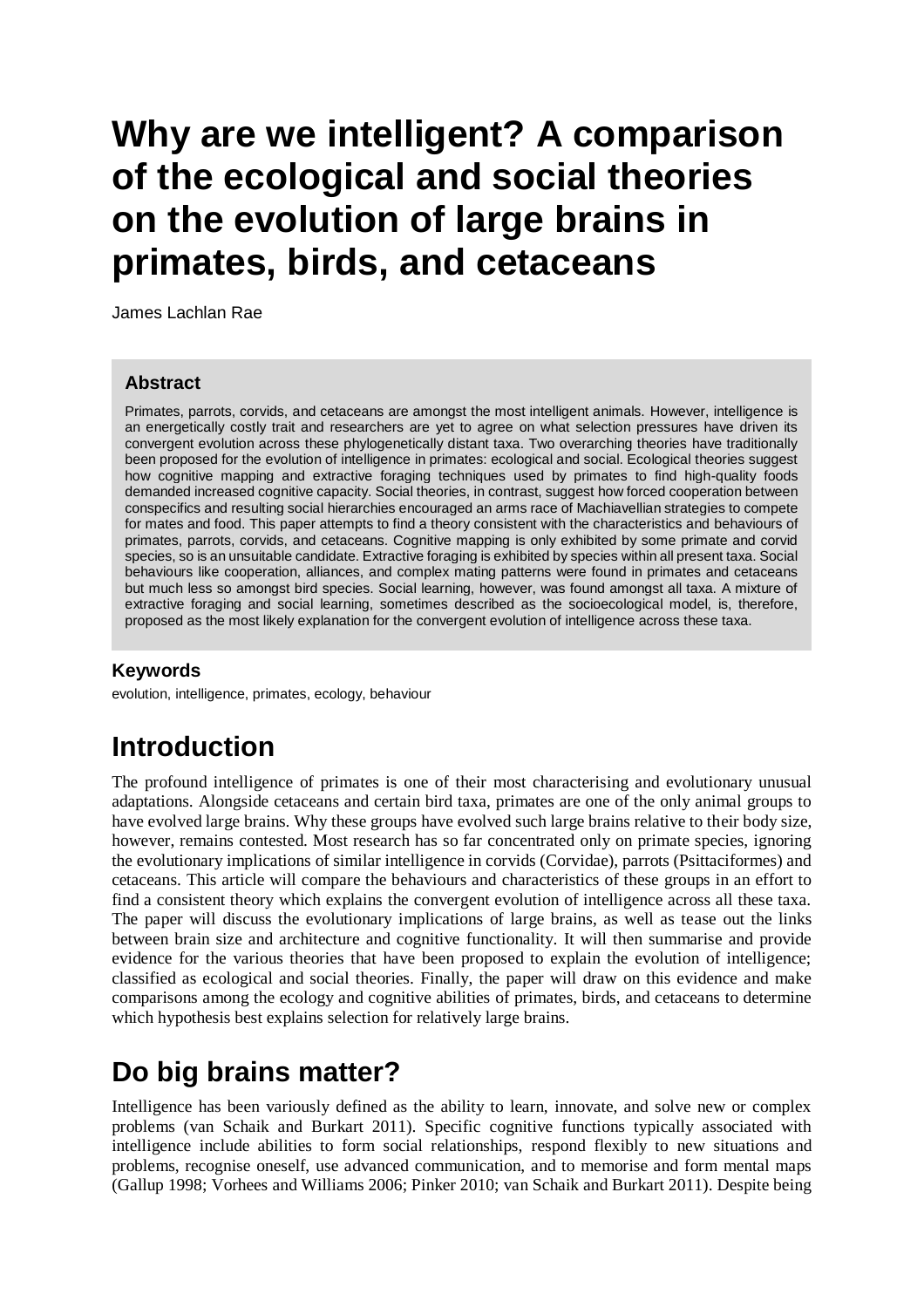an energetically-costly trait—with the human brain using up to 20–25 per cent of the body's available energy—large brains, relative to their body size, have been selected for in several endothermic vertebrate taxa (Dunbar 1992). This suggests that larger brains must, sometimes, provide a significant fitness benefit (Dunbar 1992). Despite this, few animal groups—aside from birds and mammals—have evolved large brains relative to their body size (Yu et al. 2014). The fact that a clear majority of animals have not evolved large brains implies that the fitness benefits of intelligence are not normally worth the energetic cost (Dunbar 1998). This begs the question: what type of selection pressures could have caused big brains in these groups, particularly primates?

Absolute brain size is not an especially accurate measure of intelligence, especially when comparing different taxa; birds, primates, and cetaceans all differ greatly in body size. For example, corvids and parrots are considered among the most intelligent of birds, and compared with other birds have relatively larger brains (Iwaniuk et al. 2005; Kabadayi et al. 2016). When compared with great apes, however, despite having considerably smaller brains in absolute terms, corvids have been found to perform equally well or better on some intelligence tests (Kabadayi et al. 2016). This can be explained by the fact that, at least to a certain extent, brain size is also dependant on body size (Yu et al. 2014). Absolute brain size alone, therefore, cannot be regarded as a precise indicator of intelligence and must be considered in relation to body size. Corvids compare similarly to primates in terms of relative brainto-body size, with the brain usually accounting for between 1–2 per cent of overall body mass (Iwaniuk and Nelson 2002; Isler et al. 2008).

Intelligence is a broad and nuanced concept which relative brain size alone cannot fully explain. Research surrounding primate intelligence has traditionally assumed a causal link between relative brain size and cognitive function, a notion not demonstrated until 2002 by Reader and Laland. Relative brain size, however, is just one of the many attributes and measures that have been used to qualify intelligence (Shultz and Dunbar 2009). Another indicator of cognitive function in primates is specific brain architecture, with hippocampus size and relative neocortex size also being correlated with intelligence (Shultz and Dunbar 2009). Intelligent birds have also been shown to have relatively larger hippocampi, although they lack a neocortex almost entirely (Gould et al. 2013; Veit and Nieder 2013). Cetaceans, in contrast, have been shown to have comparatively small hippocampi and neocortices (Stefan 2008; Patzke et al. 2015). These discrepancies may reflect the likelihood that there are different types of intelligence which potentially evolved due to separate selection pressures, with different effects on the brain (Reader et al. 2011). Primates have been hypothesised to have the widest array of ecological and social pressures working for their intelligence; comparatively, birds lack advanced social interactions, and cetaceans evolved in drastically different aquatic ecosystems. Due to the different requirements of these selection pressures, *between* group comparisons of relative brain size and architecture are not appropriate. Nevertheless, *within* each of these groups, brain size and architecture correlate well enough with intelligence to allow for fair comparisons.

# **Ecological theories**

Broadly speaking, ecological pressures are hypothesised to have favoured increased cognition as primates exerted energy foraging for, and extracting, challenging or seasonal foods (Reader et al. 2011; Melin et al. 2014). The extractive foraging hypothesis suggests that primates evolved higher cognition and intelligent tool use to enable them to obtain these otherwise inaccessible, hidden, or protected foods (Parker and Gibson 1977; Melin et al. 2014; Parker 2015). These advanced extractive methods include fishing, dipping, and cracking open or excavating (Parker and Gibson 1977). A good example of this is the yellow-breasted capuchin monkeys' (*Cebus xanthosternos*) use of stones as hammers and anvils to open nuts (Canale et al. 2009). Other primates to engage in this extractive foraging behaviour include aye-ayes (*Daubentonia madagascariensis*), chimpanzees (*Pan troglodytes),* and other capuchins (*Cebus)* (Parker 2015). This theory suggests that as primates began to rely on these methods to obtain more nutritious food, they developed more conceptual kinds of intelligence including concepts of topography, enclosure, and penetration (Parker 2015). The ability to manipulate objects may also select for increased cognitive abilities and the associated problem-solving and spatial-awareness skills (Melin et al. 2014). Extractive behaviour has been strongly linked with sensorimotor intelligence and increased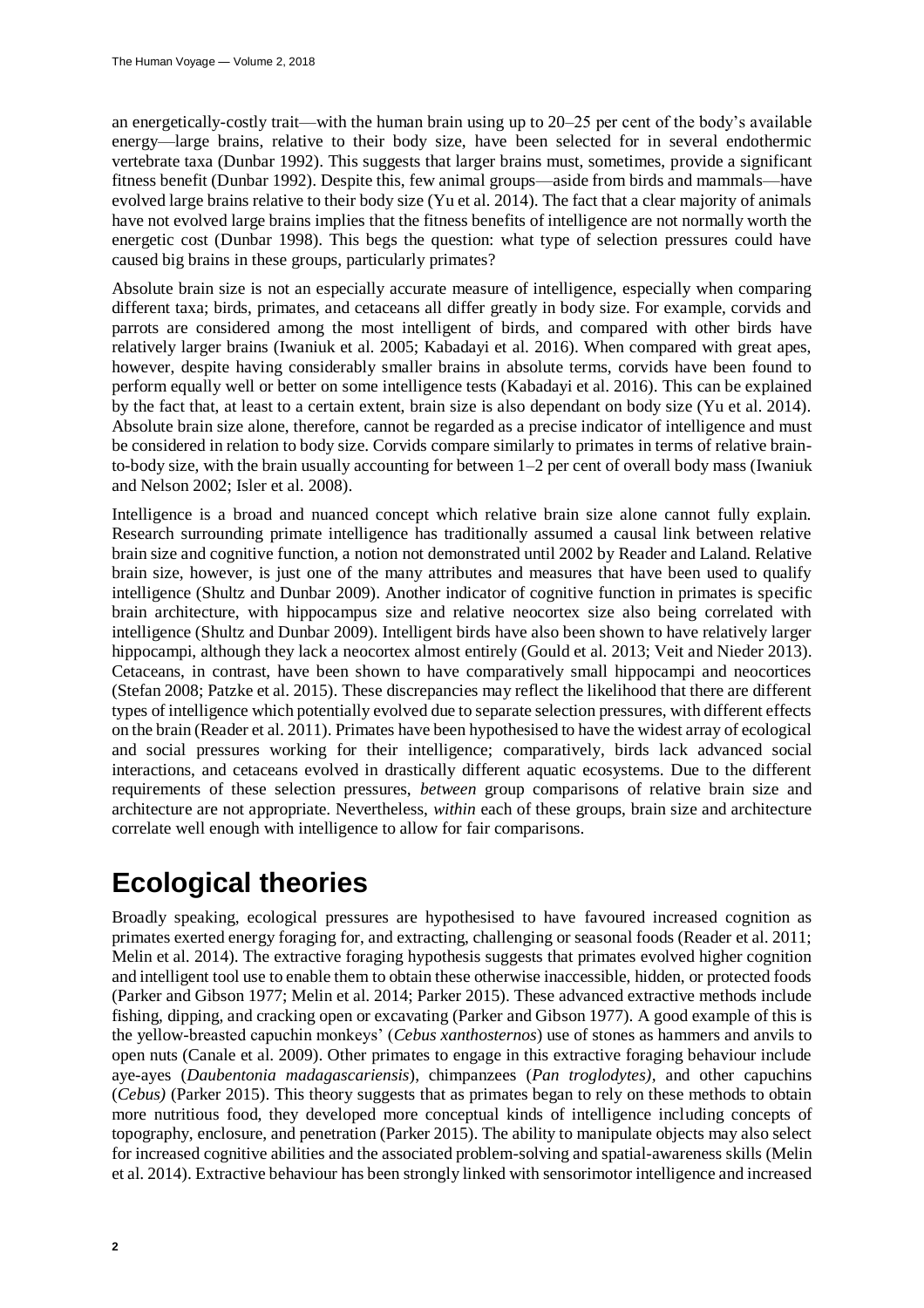size of the cerebral cortex in white-face capuchins (*Cebus capucinus*) and most of the above-listed extractive foragers have large relative brain sizes (Melin et al. 2014; Parker 2015).

The widespread and seasonal nature of many primate diets, particularly frugivores, further requires that they remember where the food is, which has been theorised to have led to 'cognitive mapping' (Tomasello 2000). This theory proposes that primates form highly-detailed mental maps which outline the spatial and temporal availability of food and allows for more efficient navigation (Whiten and Byrne 1997). This is can be particularly challenging as, although somewhat predictable, the distribution of such food is often based on nonannual cycles (Whiten and Byrne 1997). The advanced memory and geographic awareness needed to map such environmental complexity is presumed to have been selected for in primates who are able to be more successful at obtaining high-quality, seasonal foods (Clutton-Brock and Harvey 1980). This may be particularly true of heavier frugivorous primates like some great apes—which expend more energy whilst foraging and are fussier eaters, often only eating fruit when ripe (Whiten and Byrne 1997). For these species, efficiency and accurate timing of arrival at a food source are even more important, and their improved cognitive abilities may have evolved to accommodate this need. DeCasien et al. (2017) have shown, using a large sample size and controlling for body size, that frugivores—like spider monkeys (*Ateles)*—generally have far larger brains than folivorous and closely related primates—such as howler monkeys (*Alouatta)*—providing renewed credence to this theory.

The ecological intelligence model may, in some respects, also help explain the evolution of intelligence in birds and cetaceans. Corvids—which have large brains relative-to-body-size compared to other bird groups—have been shown to use extractive foraging techniques similar to primates—including using sticks to catch insects hiding in crevices—and display comparable motor-regulation abilities to primates (Roffman et al. 2015; Kayabayi et al. 2016). Similarly, large-brained parrot species including keas (*Nestor notabilis*) and Senegal parrots (*Poicephalus senegalus*) have also been shown to exhibit advanced exploration and extraction techniques (Huber and Gajdon 2006; Demery et al. 2011). Cetaceans likewise have been observed using innovative foraging and extractive techniques, including tool use. Bottlenose dolphins (*Tursiops*) exhibit particularly advanced techniques, including hydroplaning across extremely shallow water and probing the seabed with sponges to catch difficultto-reach fish. They also have the largest relative brain sizes amongst cetaceans (Krützen et al. 2005; Connor 2007; Sargeant and Mann 2009). There is extremely limited research on the ability of nonprimates to form cognitive maps, although some corvid species have been observed 'scatterhoarding' certain foods by burying them in the ground at specific locations to eat later (Clary and Kelly 2011; Pesendorfer et al. 2017). This behaviour would likely necessitate some ability to form cognitive maps; however, the extent and success of these abilities requires further study to determine how advanced such mental mapping is.

# **Social theories**

Dunbar (1992, 1995, 1998) first developed the social brain hypothesis, which posits that primates developed large brains to survive and compete in their remarkably complex social groups. Dunbar (1992, 1995) showed that neocortex size was strongly associated with group size. Other social hypotheses have since been developed, generally concluding that conspecifics forced to live together in groups constantly compete with one another for limited resources and so continually develop higher intelligence through a form of a cognitive arms race (Barrett and Henzi 2005; Byrne and Bates 2010). This basic premise—commonly termed 'Machiavellian intelligence'—relies on the notion that most primates are unwilling collaborators, forced to live in groups to minimise the risks of predation and infanticide from conspecifics (van Schaik and Kappeler 1997; Barrett and Henzi 2005). This group living requires the adoption of behaviours such as grooming and negotiation to allow individuals to coexist peacefully and productively, and to more easily find potential mates (Barrett and Henzi 2005). Competition for food and, especially, mates, however, remains and simultaneously drives adaptations for manipulation, deceit, and alliances. Maintaining group cohesion whilst improving individual reproductive success is thus at the heart of social intelligence hypotheses.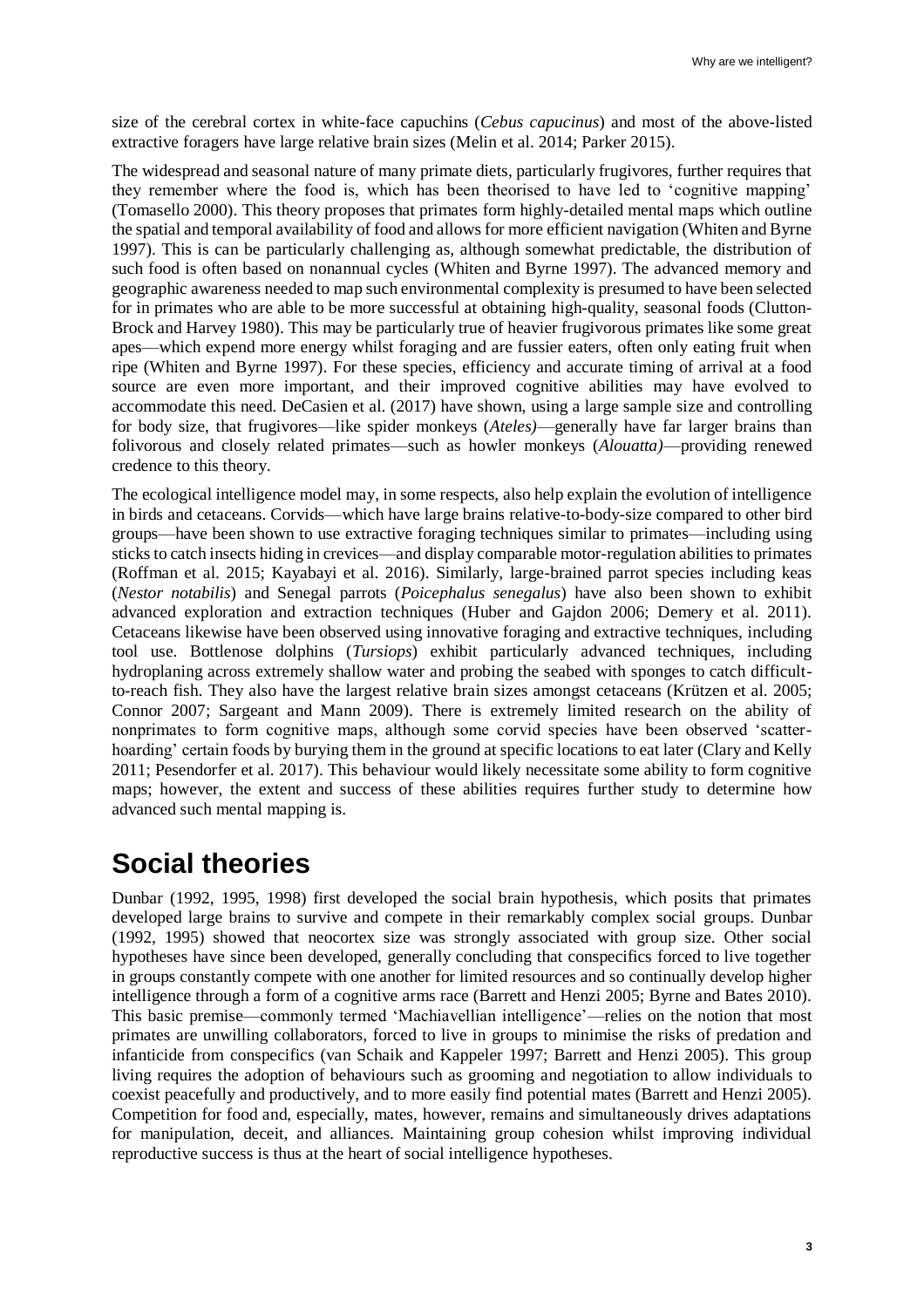The need for group cohesion necessitates selection for efficient cooperative interactions, especially in conjunction with concepts of kin selection. New research has modelled how selection for efficient decision-making in cooperative dilemmas leads to an increase in cognitive abilities (McNally et al. 2012). This mechanism relies largely on the idea of reciprocal altruism, where individuals help others with the expectation that aid will be returned (Barrett and Henzi 2005). This concept demands that individuals keep track of what they owe others, what others do for them, and whether other individuals treat others fairly. These cognitive abilities to remember past interactions help avoid conflict and quickly resolve cooperative dilemmas, reducing stress and violence (McNally et al. 2012). Selection for such functions probably began as altruism associated with kin selection, which relies on genetic relatedness to function. The concept likely expanded beyond familial limitations as primate groups grew larger, putting increased cognitive demands on memory and manipulation (Dunbar 1998; Allen-Arave et al. 2008; McNally et al. 2012). Reciprocal altruism thus maintains group cohesion and selects for higher cognitive function.

Primates living together peacefully can also expect increased reproductive success, as reciprocal cooperation and cohesiveness can help reduce the negative effects of competition and aggression; this notion is at the core of further elements of social intelligence (Barrett and Henzi 2005). Primate groups are often highly structured and hierarchical, especially in species with high sexual dimorphism and polygynous relationships – where more dominant males in the hierarchy often attempt to monopolise females through aggressive mate guarding, leading to the emergence of underhanded tactics by lowerranked males to gain mating opportunities (Pawlowski et al. 1998). Less dominant males may engage in male-female friendships and build all-male alliances to distract or overpower dominant males to gain mating opportunities. These subtle strategies demand, and may select for, increased informationprocessing capacity (Pawlowski et al. 1998). Supporting this, there is evidence that primates living in large groups with complex dominance hierarchies—like chimpanzees and baboons (*Papio)*, which are especially known to engage in subtle mating strategies—have larger brains and neocortices compared with smaller-grouped species, like macaques *(Macaca)* (Pawlowski et al. 1998)*.* Somewhat conversely, however, it has also been theorised that monogamous mating systems in small-grouped primates—such as gibbons (family Hylobatidae)—also require great social acuity to effectively maintain what are often intense and intricate relationships (Schillaci 2008). Schillaci (2008) found that monogamous species like humans and gibbons have the largest neocortices amongst primates, although he did not include chimpanzees or baboons in his study.

Intimate social environments also permit the sharing of skills and abilities through cultural transmission. Primates are highly exploratory and inquisitive animals which often observe and attempt to emulate the abilities of their peers (van Schaik and Burkart 2011; Coelho et al. 2015). This is often an essential process, as primates acquire new skills faster and gain a greater repertoire through social learning than they would individually (van Schaik and Burkart 2011). This amounts to more than simple copying, as primates preferentially rely on social learning over individual exploration. Many actively choose to learn from more proficient individuals within the group rather than those who are physically closest, indicating they have advanced recognition and social skills (Coelho et al. 2015). This transmission, in a sense, makes some forms of intelligent behaviours heritable and, by co-opting these behaviours, further increases an individual's capacity to learn asocially (van Schaik and Burkart 2011). Furthermore, if a species becomes reliant on these learning opportunities, selection for individual learning capacity and behavioural flexibility may be increased, and therefore improve cognitive function and increases brain size (Reader and Laland 2002; van Schaik and Burkart 2011).

Birds and cetacean taxa have also been shown to exhibit many of these characteristics and behaviours. That said, birds (even when living in extremely large groups) are very socially flexible and rarely display any advanced behaviours associated with dominance or cooperation, and their relative brain sizes are not correlated with group size or cooperativeness (Clayton et al. 2007; Emery et al. 2007). Both corvids and parrots, however, have been shown to cooperate to solve problems, but not to the degree nor with the social ramifications of cooperation in primates (Seed et al. 2008; Péron et al. 2011). Nonetheless some birds do display elements of complex social cognition when confronted with food competition. Corvids can seemingly infer the mental states of conspecifics whilst scatter-foraging and will wait until potential food thieves are distracted or obscured before burying food (Emery and Clayton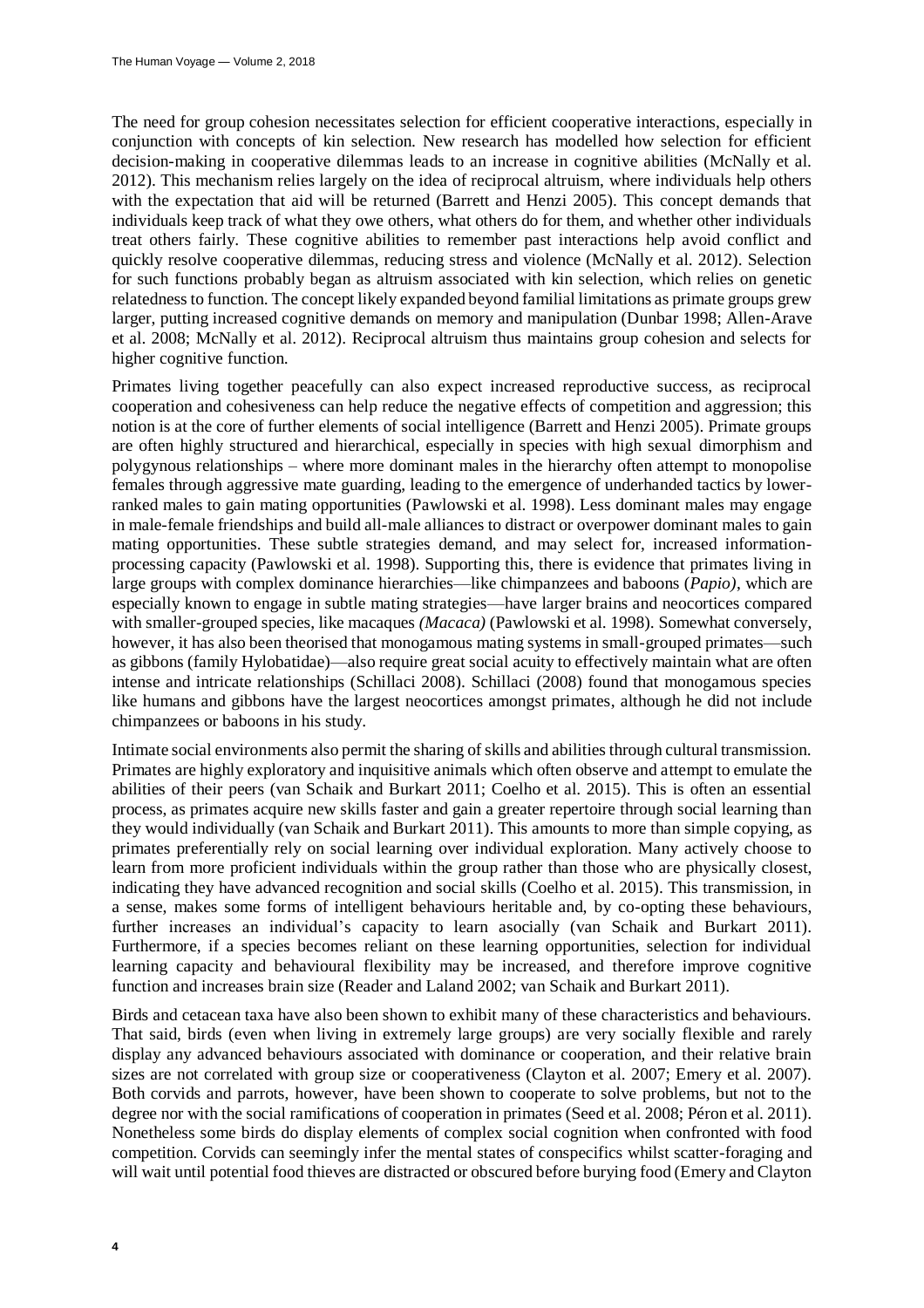2004; Clayton et al. 2007). Monogamous, life-bonding birds tend to have larger relative brains, which Emery et al. (2007) attribute to reciprocal behaviours like food sharing and alliances. Some social-living corvids have also exhibited social learning, and other bird species, including starlings (Sturnidae) and parrots—which likewise have relatively large brains—have also been shown to copy the behaviours of conspecifics to spread social information faster (Templeton et al. 1999; Iwaniuk et al. 2005; Butler et al. 2016). Cetaceans have also been shown to pass on skills and behaviours via cultural transmission (Sargeant and Mann 2009; Visser et al. 2014). There is also tentative evidence to suggest that cetacean group size is positively correlated with brain size (Lori 2002). Moreover, dolphins have been observed engaging in alliances, potentially reciprocal altruism, and caregiving behaviour (Kuczaj et al. 2015). Genetic studies have further suggested that the evolution of their large brains is tied to social complexity, as genes tied with the evolution of brain complexity are also correlated strongly with larger group sizes (Connor 2007; Xu et al. 2017).

# **Which theory is stronger?**

It is important to note that virtually all hypotheses for the evolution of intelligence have been based on primates, however, the intelligence of birds and cetaceans has, in more recent years, been considered by some as convergent and based on the same evolutionary principles (Emery and Clayton 2004; Clayton et al. 2007). If so, comparisons between these taxa and identifying consistent traits and patterns can help clarify which theory or combination of theories is most compelling in explaining the evolution of intelligence.

Early evidence for the evolution of primate intelligence focussed on proving ecological hypotheses. Frugivorous primates had both larger brains and larger home ranges when compared with folivorous primates, suggesting cognitive mapping required for finding fruit increases brain size (Clutton-Brock and Harvey 1980; MacLean et al. 2009). Similar mapping in corvids further suggest this pressure could increase intelligence, although there is little to no evidence of its occurrence in cetaceans. A common criticism of this theory in primates is that it does not explain how folivorous primates—which still have large brains compared with other animals—could have also evolved intellectual complexity (Whiten and Byrne 1997). Ken (2013) goes someway to explaining this in demonstrating how folivorous langurs have great behavioural flexibility, engage in food competition, and have home range sizes that rival frugivores. The dynamic behaviours and social flexibility of primates, however, generally makes such comparisons difficult. It has also been shown that many primates, birds, and cetaceans with larger brains relative-to-body-size engage in extractive foraging and advanced dextrous manipulations (Parker 2015; Heldstab et al. 2016).

In his landmark paper, Dunbar (1992) criticised the evidence for ecological models, suggesting it was too exclusive of other possibilities and only measured overall brain size. Dunbar instead focussed on the size of the neocortex, which he argued was the 'thinking' part of the brain, and he showed processing capacity was correlated strongly with an increase in group size (Dunbar 1992, 1995). This association is not, however, universal, especially among strepsirrhine primates or among birds, although may hold true among cetaceans (Maclean et al. 2009). Nonetheless, primates with bigger neocortices employ more advanced mate-gaining strategies (Pawlowski et al. 1998; Allen-Arave et al. 2008). Polygyny does not, however, guarantee greater intelligence, with many monogamous birds and primates possessing relatively large brains (Emery et al. 2007; Schillaci 2008).

Considering that intelligent birds are monogamous and utilise social mapping, and both intelligent birds and cetaceans engage in extractive foraging, social intelligence theories do not seem especially more convincing than ecological theories. Indeed, that some birds appear to infer state of mind without engaging in complex social interactions suggests that ecological theories may be a more probable explanation. Additionally, Dunbar's (1992) assertion that neocortex size is the best indicator of intelligence is not supported by recent research (Stefan 2008; Gould et al. 2013; Veit and Nieder 2013; Patzke et al. 2015). One notion not widely explored in this debate is the possibility that more than one of these models could simultaneously drive selection for intelligence. This seems a particularly important possibility to consider given the widespread contradictions in the evidence. The extractive foraging hypothesis in particular commonly includes elements of cultural transmission, and so can be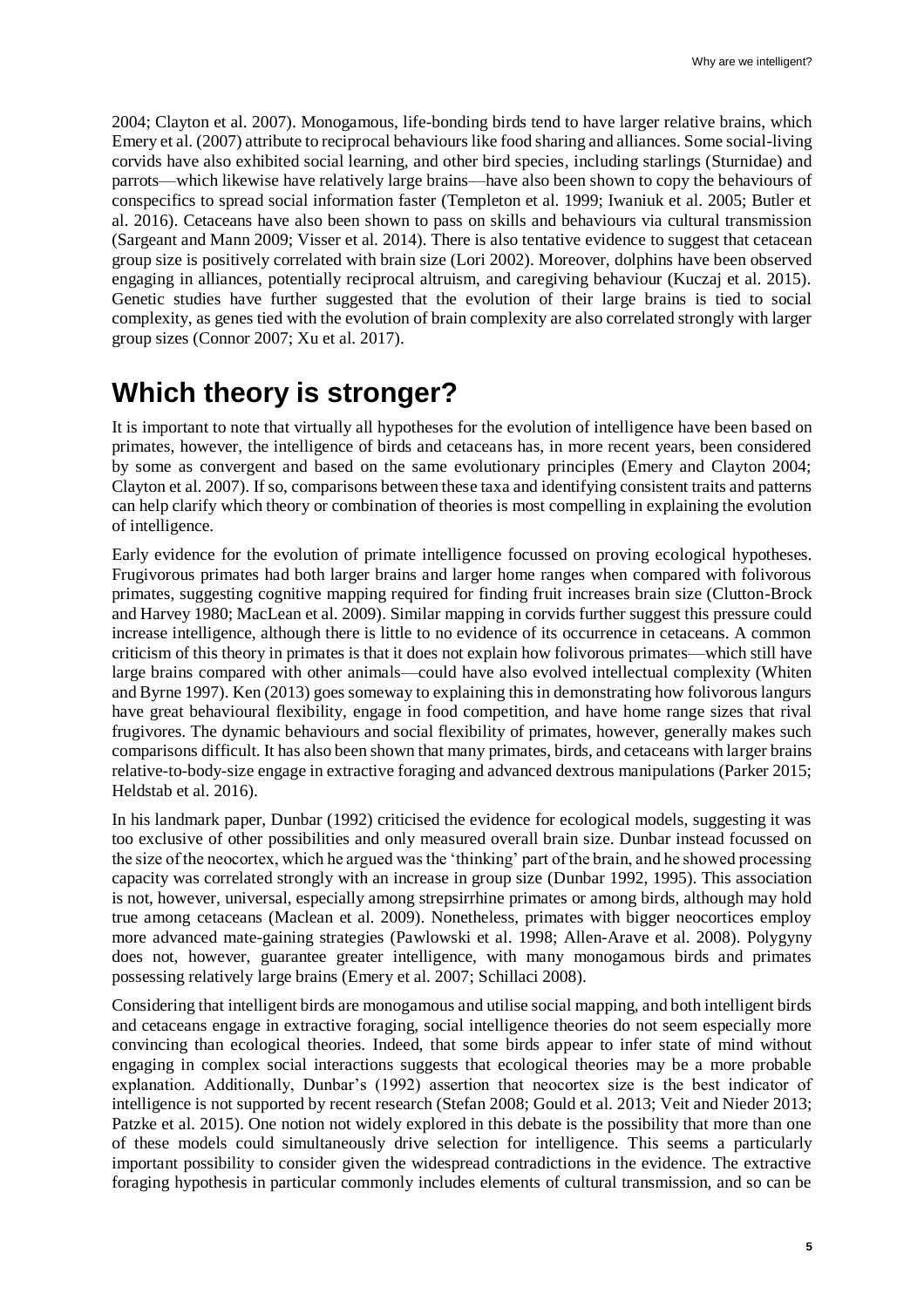termed a socioecological model (Parker 2015). This mixture of theories seems increasingly likely considering that all three [primate, bird, and cetacean] groups have been regularly observed using extractive foraging and passing on these behaviours through social learning.

# **Conclusion**

Primates, corvids, parrots, and cetaceans all have relatively large brains, the cognitive advantages of which allows them increased behavioural flexibility and the ability to adapt and exploit a wider variety of niches. Nonetheless, large brains are energetically demanding, a problem which has sparked animated debate regarding their evolutionary origins. Ecological models theorise that the acquisition and extraction of energy-rich foods selected for increased spatial and sensorimotor intelligence alongside memory. Social intelligence instead posits that conspecifics forced to live together developed intelligence as a method of managing group cohesion and profitability whilst subtly gaining competitive advantages. The evidence for these hypotheses is plentiful, although contradictions are common. The evidence for the 'cognitive mapping' ecological model is probably weakest, as only circumstantial and contested evidence links frugivory to increased brain size and home range in primates, and only corvids appear to use it amongst birds. Additionally, no other animal taxa have been shown to have evolved larger brains due to such pressures, and the most intelligent frugivorous primates are also usually social (Reader et al. 2011). The body of evidence for the social brain theory is far broader and more widely accepted. Many aspects of the social intelligence model can also be applied to cetacean intelligence. Nonetheless, exceptions exist to Dunbar's (1992, 1995) oft-cited findings, and socialisation does not appear to have played a significant role in the evolution of intelligence in larger-brained birds like parrots and corvids. The notion that elements of both these hypotheses could be acting together is surprisingly unexplored in the scientific literature, especially given the often contradictory nature of the evidence. The socioecological hypothesis of extractive foraging, combined with cultural transmission, is particularly convincing given that parrots, corvids, starlings, cetaceans, and primates all appear to engage, at least to some extent, in such behaviours. Given this is the only hypothesis that links all these big-brained groups, it is fair to characterise it as the most convincing theory. Nonetheless, evolution and intelligence remain difficult to study as evidence is often circumstantial or based on correlation. Until more empirical studies can be devised, we should remain openminded concerning the evolutionary origins of intelligence.

### **References**

- Allen-Arave W, Gurven M, Hill K. 2008. Reciprocal altruism, rather than kin selection, maintains nepotistic food transfers on an Ache reservation. Evol Hum Behav. 29(5):305–318. [doi.org/10.1016/j.evolhumbehav.2008.03.002](https://doi.org/10.1016/j.evolhumbehav.2008.03.002)
- Barrett L, Henzi P. 2005. The social nature of primate cognition. Proc Royal Soc B. 272(1575):1865–1875. [doi.org/10.1098/rspb.2005.3200](https://doi.org/10.1098/rspb.2005.3200)
- Butler SR, Hosinski EC, Lucas JR., Fernández-Juricic E. 2016. Social birds copy each other's lateral scans while monitoring group mates with low-acuity vision. Animal Behav. 121:21–31. [doi.org/10.1016/j.anbehav.2016.08.002](https://doi.org/10.1016/j.anbehav.2016.08.002)
- Byrne RW, Bates LA. 2010. Primate social cognition: Uniquely primate, uniquely social, or just unique? Neuron. 65(6):815–830[. doi.org/10.1016/j.neuron.2010.03.010](https://doi.org/10.1016/j.neuron.2010.03.010)
- Canale GR, Guidorizzi CE, Kierulff MCM., Rodrigues Gatto CAF. 2009. First record of tool use by wild populations of the yellow-breasted capuchin monkey (*Cebus xanthosternos*) and new records for the bearded capuchin (*Cebus libidinosus*). Am J Primatol. 71(5):366–372[. doi.org/10.1002/ajp.20648](https://doi.org/10.1002/ajp.20648)
- Clary D, Kelly DM. 2011. Cache protection strategies of a non-social food-caching corvid, Clark's nutcracker *(Nucifraga columbiana).* Anim Cogn. 14(5):735–744. [doi.org/10.1007/s10071-011-0408-3](https://doi.org/10.1007/s10071-011-0408-3)
- Clayton NS, Dally JM, Emery NJ. 2007. Social cognition by food-caching corvids. The western scrub-jay as a natural psychologist. Philos Trans R Soc Lond B Biol Sci. 362(1480):507–522. [doi.org/10.1098/rstb.2006.1992](https://doi.org/10.1098/rstb.2006.1992)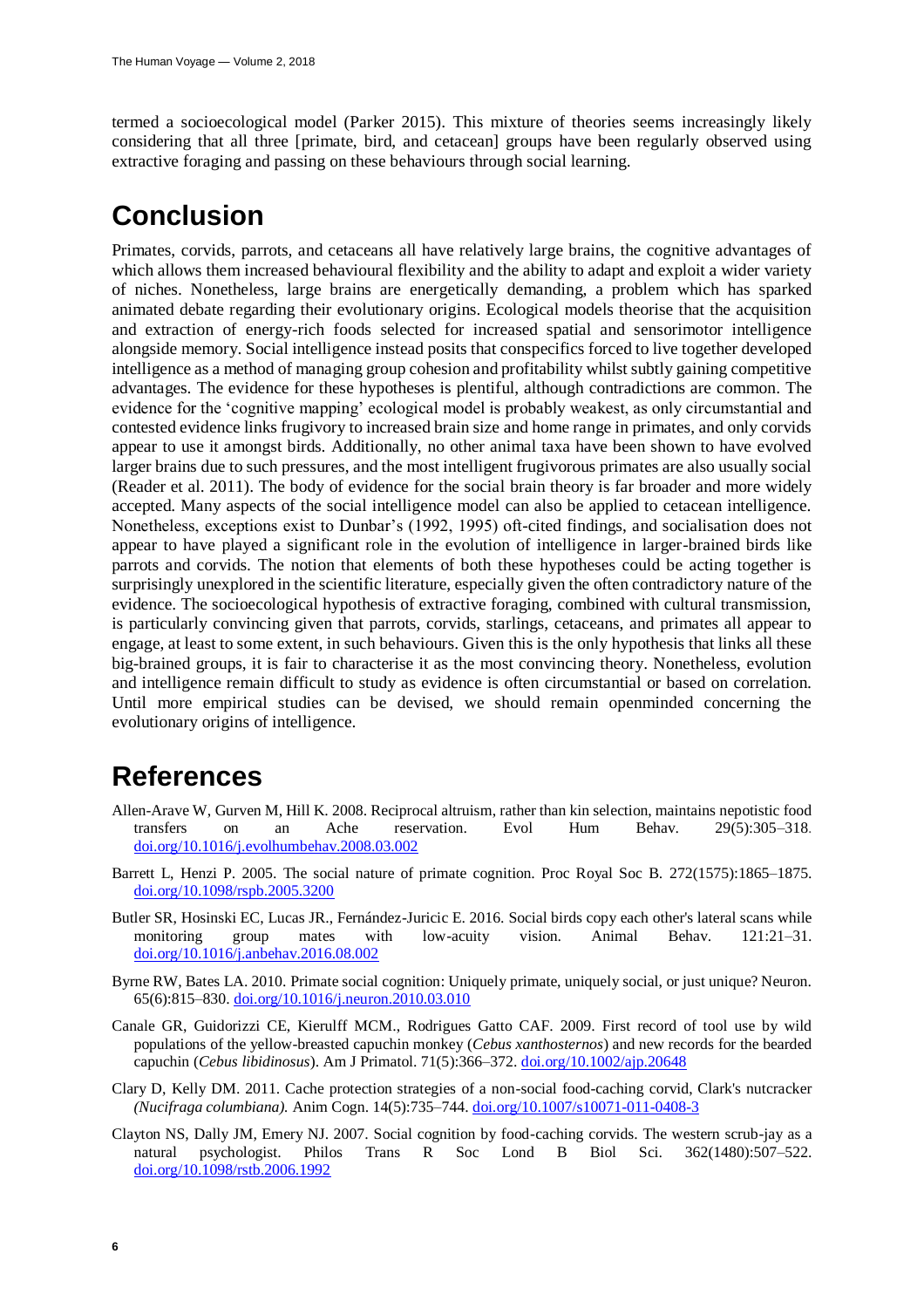- Clutton-Brock TH, Harvey PT. 1980. Primates, brains and ecology. J Zool. 190(3):309–323. [doi.org/10.1111/j.1469-7998.1980.tb01430.x](https://doi.org/10.1111/j.1469-7998.1980.tb01430.x)
- Coelho CG, Fal*ó*tico T, Izar P, Mannu M, Resende BD, Siqueira JO, Ottoni EB. 2015. Social learning strategies for nut-cracking by tufted capuchin monkeys (*Sapajus spp*.). Animal Cogn. 18:911–919. [doi.org/10.1007/s10071-015-0861-5](https://doi.org/10.1007/s10071-015-0861-5)
- Connor RC. 2007. Dolphin social intelligence: Complex alliance relationships in bottlenose dolphins and a consideration of selective environments for extreme brain size evolution in mammals. Philos Trans R Soc Lond B Biol Sci. 362(1480):587–602. [doi.org/10.1098/rstb.2006.1997](https://doi.org/10.1098/rstb.2006.1997)
- DeCasien AR, Williams SA, Higham JP. 2017. Primate brain size is predicted by diet but not sociality. Nat Ecol Evol. 1(5):0112. [doi.org/10.1038/s41559-017-0112](https://doi.org/10.1038/s41559-017-0112)
- Demery ZE, Chappell J, Martin GR. 2011. Vision, touch and object manipulation in Senegal parrots *Poicephalus senegalus*. Proc R Soc Lond [Biol]. 278:3687–3693. [doi.org/10.1098/rspb.2011.0374](https://doi.org/10.1098/rspb.2011.0374)
- Dunbar RIM. 1992. Neocortex size as a constraint on group size in primates. J Hum Evol. 22(6):469–493. [doi.org/10.1016/0047-2484\(92\)90081-J](https://doi.org/10.1016/0047-2484(92)90081-J)
- Dunbar RIM. 1995. Neocortex size and group size in primates: A test of the hypothesis. J Hum Evol. 28(3):287– 296. [doi.org/10.1006/jhev.1995.1021](https://doi.org/10.1006/jhev.1995.1021)
- Dunbar RIM. 1998. The social brain hypothesis. Evol Anthropol. 6(5):178–190. [doi.org/10.1002/\(SICI\)1520-](https://doi.org/10.1002/(SICI)1520-6505(1998)6:5%3C178::AID-EVAN5%3E3.0.CO;2-8) [6505\(1998\)6:5<178::AID-EVAN5>3.0.CO;2-8](https://doi.org/10.1002/(SICI)1520-6505(1998)6:5%3C178::AID-EVAN5%3E3.0.CO;2-8)
- Emery NJ, Clayton NS. 2004. The mentality of crows: Convergent evolution of intelligence in corvids and apes. Science 306(5703):1903-1907. [doi.org/10.1126/science.1098410](https://doi.org/10.1126/science.1098410)
- Emery NJ, Seed AM, von Bayern AMP, Clayton NS. 2007. Cognitive adaptations of social bonding in birds. Philos Trans R Soc Lond B Biol Sci. 362(1480):489–505. [doi.org/10.1098/rstb.2006.1991](https://doi.org/10.1098/rstb.2006.1991)
- Gallup GG. 1998. Self-awareness and the evolution of social intelligence. Behav Process. 42(2-3):239–247. [doi.org/10.1016/S0376-6357\(97\)00079-X](https://doi.org/10.1016/S0376-6357(97)00079-X)
- Gould KL, Gilbertson KE, Hrvol AJ, Nelson JC, Seyfer AL, Brantner RM, Kamil AC. 2013. Differences in relative hippocampus volume and number of hippocampus neurons among five corvid species. Brain Behav Evol. 81(1):56–70. [doi.org/10.1159/000345560](https://doi.org/10.1159/000345560)
- Heldstab SA, Kosonen ZK, Koski SE, Burkart JM, van Schaik CP, Isler K. 2016. Manipulation complexity in primates coevolved with brain size and terrestriality. Sci Rep. 6:24528. [doi.org/10.1038/srep24528](https://doi.org/10.1038/srep24528)
- Huber L, Gajdon GK. 2006. Technical intelligence in animals: The kea model. Animal Cogn. 9(4):295–305. [doi.org/10.1007/s10071-006-0033-8](https://doi.org/10.1007/s10071-006-0033-8)
- Isler K, Kirk C, Miller JMA, Albrecht GA, Gelvin BR, Martin RD. 2008. Endocranial volumes of primate species: Scaling analyses using a comprehensive and reliable data set. J Hum Evol. 55(6):967–978. [doi.org/10.1016/j.jhevol.2008.08.004](https://doi.org/10.1016/j.jhevol.2008.08.004)
- Iwaniuk AN, Dean KM, Nelson JE. 2005. Interspecific allometry of the brain and brain regions in parrots (*Psittaciformes*): comparisons with other birds and primates. Brain Behav Evol. 65(1):40–59. [doi.org/10.1159/000081110](https://doi.org/10.1159/000081110)
- Iwaniuk AN, Nelson JE. 2002. Can endocranial volume be used as an estimate of brain size in birds? Can J Zool. 80(1):16–23[. doi.org/10.1139/z01-204](https://doi.org/10.1139/z01-204)
- Kayabayi C, Taylor AC, von Bayern AMP, Osvath M. 2016. Ravens, New Caledonian crows and jackdaws parallel great apes in motor self-regulation despite smaller brains. Royal Soc Open Sci. 3(4):160104. [doi.org/10.1098/rsos.160104](https://doi.org/10.1098/rsos.160104)
- Ken S. 2013. On folivory, competition, and intelligence: Generalisms, overgeneralizations, and models of primate evolution. Primates. 54(2):111–124. [doi.org/10.1007/s10329-012-0335-1](https://doi.org/10.1007/s10329-012-0335-1)
- Krützen M, Mann J, Heithaus MR, Connor RC, Bejder L, Sherwin WB. 2005. Cultural transmission of tool use in bottlenose dolphins. PNAS. 102(25):8939–8943. [doi.org/10.1073/pnas.0500232102](https://doi.org/10.1073/pnas.0500232102)
- Kuczaj SA, Frick EE, Jones BL, Lea JSE, Beecham D, Schnöller F. 2015. Underwater observations of dolphin reactions to a distressed conspecific. Learn Behav. 43(3):289–300. [doi.org/10.3758/s13420-015-0179-9](https://doi.org/10.3758/s13420-015-0179-9)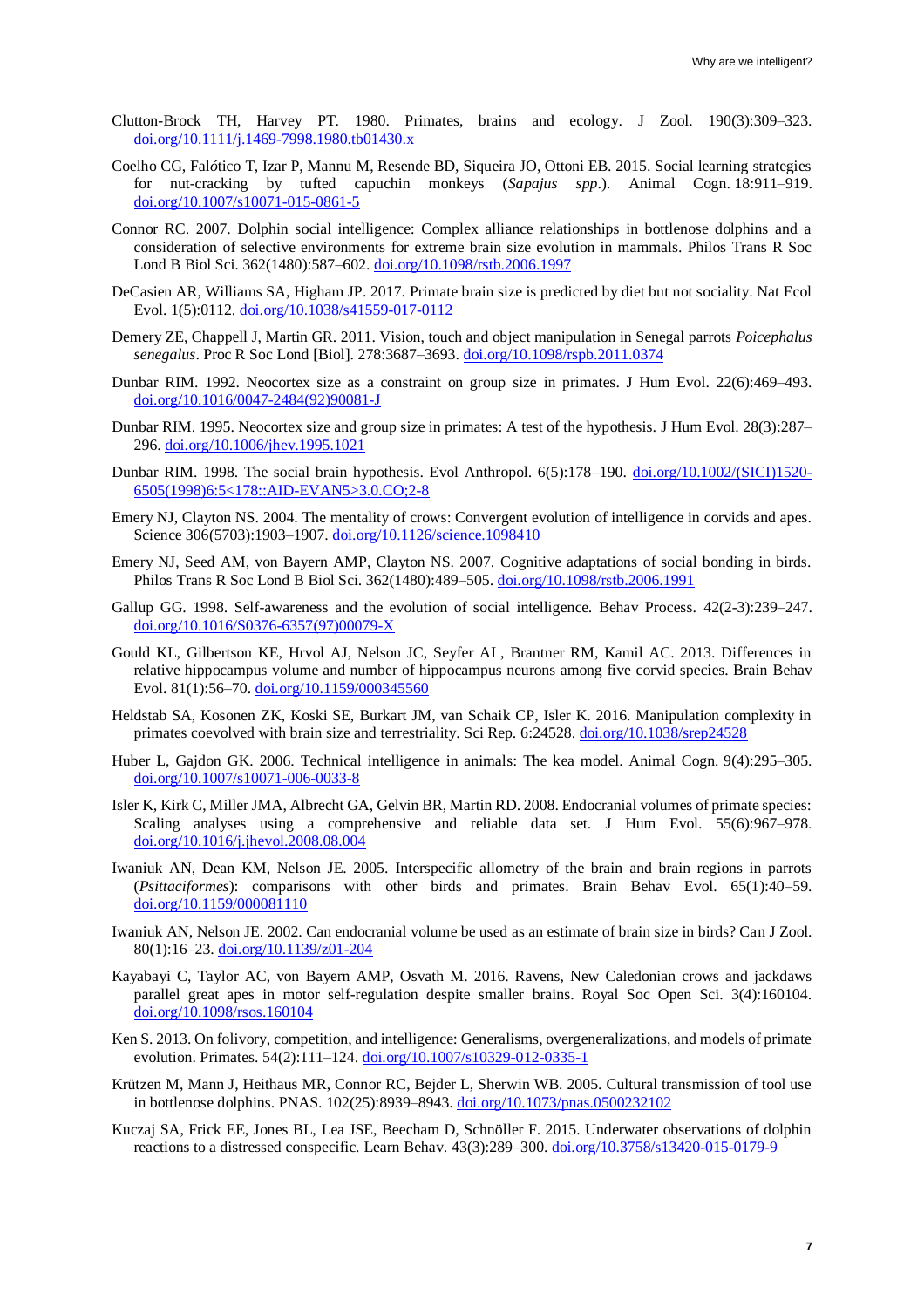- Lori M. 2002. Convergence of complex cognitive abilities in cetaceans and primates. Brain Behav Evol. 59(1-2):21–32. [doi.org/10.1159/000063731](https://doi.org/10.1159/000063731)
- MacLean EL, Barrickman N L, Johnson EM, Wall CE. 2009. Sociality, ecology, and relative brain size in lemurs. J Hum Evol. 56(5):471–478. [doi.org/10.1016/j.jhevol.2008.12.005](https://doi.org/10.1016/j.jhevol.2008.12.005)
- McNally L, Brown SP, Jackson AL. 2012. Cooperation and the evolution of intelligence. Proc Royal Soc B. 279:3027–3034. [doi.org/10.1098/rspb.2012.0206](https://doi.org/10.1098/rspb.2012.0206)
- Melin AD, Young HC, Mosdossy KN, Fedigan LM. 2014. Seasonality, extractive foraging and the evolution of primate sensorimotor intelligence. J Hum Evol. 71:77–86. [doi.org/10.1016/j.jhevol.2014.02.009](https://doi.org/10.1016/j.jhevol.2014.02.009)
- Parker ST. 2015. Re-evaluating the extractive foraging hypothesis. New Ideas in Psychology. 37:1–12. [doi.org/10.1016/j.newideapsych.2014.11.001](https://doi.org/10.1016/j.newideapsych.2014.11.001)
- Parker ST, Gibson KR. 1977. Object manipulation, tool use and sensorimotor intelligence as feeding adaptations in *Cebus* monkeys and great apes. J Hum Evol. 6(7):623–641. [doi.org/10.1016/S0047-2484\(77\)80135-8](https://doi.org/10.1016/S0047-2484(77)80135-8)
- Patzke N, Spocter MA, Karlsson K, Bertelsen MF, Haagensen M, Chawana R, Streicher S, Kaswera C, Gilissen E, Alagaili AN, Mohammed OS, Reep RL, Bennett NC, Siegel JM, Ihunwo AO, Manger PR. 2015. In contrast to many other mammals, cetaceans have relatively small hippocampi that appear to lack adult neurogenesis. Brain Struct Func. 220(1):361–383[. doi.org/10.1007/s00429-013-0660-1](https://doi.org/10.1007/s00429-013-0660-1)
- Pawlowski B, Lowen CB, Dunbar RIM. 1998. Neocortex size, social skills and mating success in primates. Behaviour 135(3):357–368. [doi.org/10.1163/156853998793066285](https://doi.org/10.1163/156853998793066285)
- Péron F, Rat-Fischer L, Lalot M, Nagle L, Bovet D. 2011. Cooperative problem solving in African grey parrots (*Psittacus erithacus*). Animal Cogn. 14(4):545–553. [doi.org/10.1007/s10071-011-0389-2](https://doi.org/10.1007/s10071-011-0389-2)
- Pesendorfer MB, Sillett TS, Morrison SA. 2017. Spatially biased dispersal of acorns by a scatter-hoarding corvid may accelerate passive restoration of oak habitat on California's largest island. Curr Zool. 63(4):363–367.
- Pinker S. 2010. The cognitive niche: Coevolution of intelligence, sociality, and language. PNAS. 107(2):8993– 8999. [doi.org/10.1073/pnas.0914630107](https://doi.org/10.1073/pnas.0914630107)
- Reader SM, Hager Y, Laland KN. 2011. The evolution of primate general and cultural intelligence. Philos Trans R Soc Lond B Biol Sci. 366(1567):1017–1027[. doi.org/10.1098/rstb.2010.0342](https://doi.org/10.1098/rstb.2010.0342)
- Reader SM, Laland LN. 2002. Social intelligence, innovation, and enhanced brain size in primates. PNAS. 99(7): 4436–4441. [doi.org/10.1073/pnas.062041299](https://doi.org/10.1073/pnas.062041299)
- Roffman I, Savage-Rumbaugh S, Rubert-Pugh E, Stadler A, Ronen A, Nev E. 2015. Preparation and use of varied natural tools for extractive foraging by bonobos (*Pan paniscus*). Am J Phys Anthropol. 158(1):78–91. [doi.org/10.1002/ajpa.22778](https://doi.org/10.1002/ajpa.22778)
- Sargeant BL, Mann J. 2009. Developmental evidence for foraging traditions in wild bottlenose dolphins. Animal Behav. 78(3):715–721. [doi.org/10.1016/j.anbehav.2009.05.037](https://doi.org/10.1016/j.anbehav.2009.05.037)
- Schillaci MA. 2008. Primate mating systems and the evolution of neocortex size. J Mammal. 89(1):58-63. [doi.org/10.1644/06-MAMM-A-417.1](https://doi.org/10.1644/06-MAMM-A-417.1)
- Seed AM, Clayton NS, Emery NJ. 2008. Cooperative problem solving in rooks (*Corvus frugilegus*). Proc Royal Soc B. 275(1641):1421–1429. [doi.org/10.1098/rspb.2008.0111](https://doi.org/10.1098/rspb.2008.0111)
- Shultz S, Dunbar RI. 2009. Species differences in executive function correlate with hippocampus volume and neocortex ratio across nonhuman primates. J Comp Psychol. 124(3):252–260. [doi.org/10.1037/a0018894](https://doi.org/10.1037/a0018894)
- Stefan H. 2008. The size and complexity of dolphin brains a paradox? J Mar Biol Assoc U.K. 88(6):1103–1108.
- Templeton JJ, Kamil AC, Balda RP. 1999. Sociality and social learning in two species of corvids: The pinyon jay (*Gymnorhinus cyanocephalus*) and the clark's nutcracker (*Nucifraga columbiana*). J Comp Psychol. 113(4):450–455[. doi.org/10.1037/0735-7036.113.4.450](https://doi.org/10.1037/0735-7036.113.4.450)
- Tomasello M. (2000). Primate cognition: Introduction to the issue. Cogn Sci. 24(3):351–361. [doi.org/10.1207/s15516709cog2403\\_1](https://doi.org/10.1207/s15516709cog2403_1)
- van Schaik CP, Burkart JM. 2011. Social learning and evolution: The cultural intelligence hypothesis. Philos Trans R Soc Lond B Biol Sci. 366(1567):1008–1016. [doi.org/10.1098/rstb.2010.0304](https://doi.org/10.1098/rstb.2010.0304)
- van Schaik CP, Kappeler PM. 1997. Infanticide risk and the evolution of male-female association in primates. Proc Royal Soc B. 264(1388):1687–1694. [doi.org/10.1098/rspb.1997.0234](https://doi.org/10.1098/rspb.1997.0234)